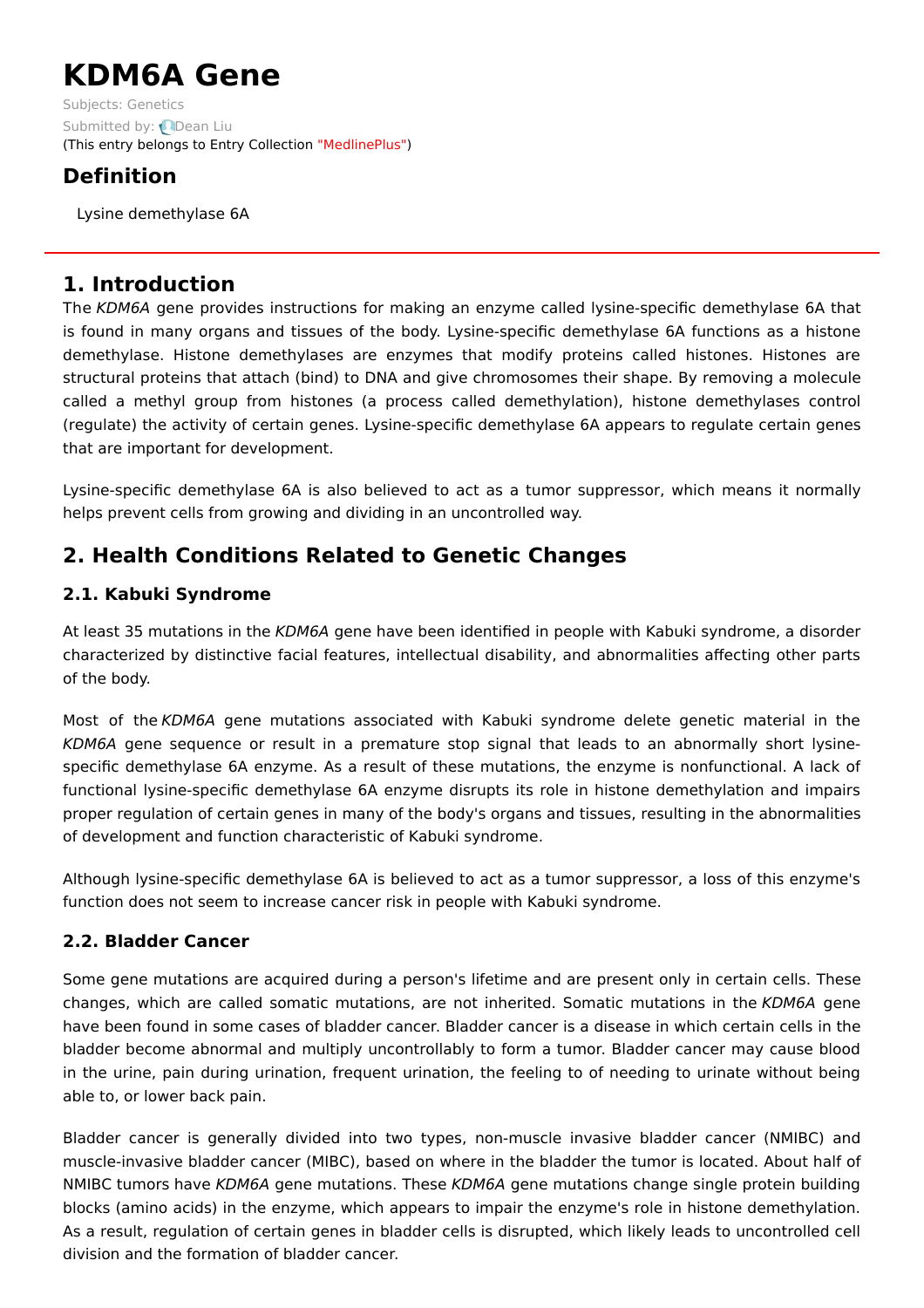#### **2.3. Cancers**

Somatic mutations in the KDM6A gene have been identified in cancers of the breast, esophagus, colon, kidney, and brain, and cancers of blood-forming cells called myeloid leukemia and multiple myeloma. Most of these mutations result in an abnormally short, nonfunctional lysine-specific demethylase 6A enzyme that cannot perform its role as a tumor suppressor, resulting in the development of cancer.

## **3. Other Names for This Gene**

- bA386N14.2
- bA386N14.2 (ubiquitously transcribed X chromosome tetratricopeptide repeat protein (UTX))
- histone demethylase UTX
- KABUK2
- KDM6A\_HUMAN
- lysine (K)-specific demethylase 6A
- lysine-specific demethylase 6A
- ubiquitously transcribed tetratricopeptide repeat protein X-linked
- ubiquitously-transcribed TPR gene on the X chromosome
- ubiquitously-transcribed TPR protein on the X chromosome
- UTX

#### **References**

- 1. Banka S, Lederer D, Benoit V, Jenkins E, Howard E, Bunstone S, Kerr B, McKeeS, Lloyd IC, Shears D, Stewart H, White SM, Savarirayan R, Mancini GM, Beysen D, Cohn RD, Grisart B, Maystadt I, Donnai D. Novel KDM6A (UTX) mutations and aclinical and molecular review of the X-linked Kabuki syndrome (KS2). Clin Genet. 2015 Mar;87(3):252-8. doi: 10.1111/cge.12363.
- 2. Lederer D, Grisart B, Digilio MC, Benoit V, Crespin M, Ghariani SC, Maystadtl, Dallapiccola B, Verellen-Dumoulin C. Deletion of KDM6A, a histone demethylase interacting with MLL2, in three patients with Kabuki syndrome. Am J Hum Genet.2012 Jan 13;90(1):119-24. doi: 10.1016/j.ajhg.2011.11.021.
- 3. Micale L, Augello B, Maffeo C, Selicorni A, Zucchetti F, Fusco C, De Nittis P,Pellico MT, Mandriani B, Fischetto R, Boccone L, Silengo M, Biamino E, Perria C, Sotgiu S, Serra G, Lapi E, Neri M, Ferlini A, Cavaliere ML, Chiurazzi P, MonicaMD, Scarano G, Faravelli F, Ferrari P, Mazzanti L, Pilotta A, Patricelli MG,Bedeschi MF, Benedicenti F, Prontera P, Toschi B, Salviati L, Melis D, DiBattista E, Vancini A, Garavelli L, Zelante L, Merla G. Molecular analysis,pathogenic mechanisms, and readthrough therapy on a large cohort of Kabukisyndrome patients. Hum Mutat. 2014 Jul;35(7):841- 50. doi: 10.1002/humu.22547.
- 4. Miyake N, Koshimizu E, Okamoto N, Mizuno S, Ogata T, Nagai T, Kosho T, Ohashi H, Kato M, Sasaki G, Mabe H, Watanabe Y, Yoshino M, Matsuishi T, Takanashi J,Shotelersuk V, Tekin M, Ochi N, Kubota M, Ito N, Ihara K, Hara T, Tonoki H, Ohta T, Saito K, Matsuo M, Urano M, Enokizono T, Sato A, Tanaka H, Ogawa A, Fujita T, Hiraki Y, Kitanaka S, Matsubara Y, Makita T, Taguri M, Nakashima M, Tsurusaki Y, Saitsu H, Yoshiura K, Matsumoto N, Niikawa N. MLL2 and KDM6A mutations inpatients with Kabuki syndrome. Am J Med Genet A. 2013 Sep;161A(9):2234-43. doi:10.1002/ajmg.a.36072.
- 5. Miyake N, Mizuno S, Okamoto N, Ohashi H, Shiina M, Ogata K, Tsurusaki Y,Nakashima M, Saitsu H, Niikawa N, Matsumoto N. KDM6A point mutations cause Kabukisyndrome. Hum Mutat. 2013 Jan;34(1):108-10. doi: 10.1002/humu.22229.
- 6. Robertson AG, Kim J, Al-Ahmadie H, Bellmunt J, Guo G, Cherniack AD, Hinoue T, Laird PW, Hoadley KA, Akbani R, Castro MAA, Gibb EA, Kanchi RS, Gordenin DA,Shukla SA, Sanchez-Vega F, Hansel DE, Czerniak BA, Reuter VE, Su X, de